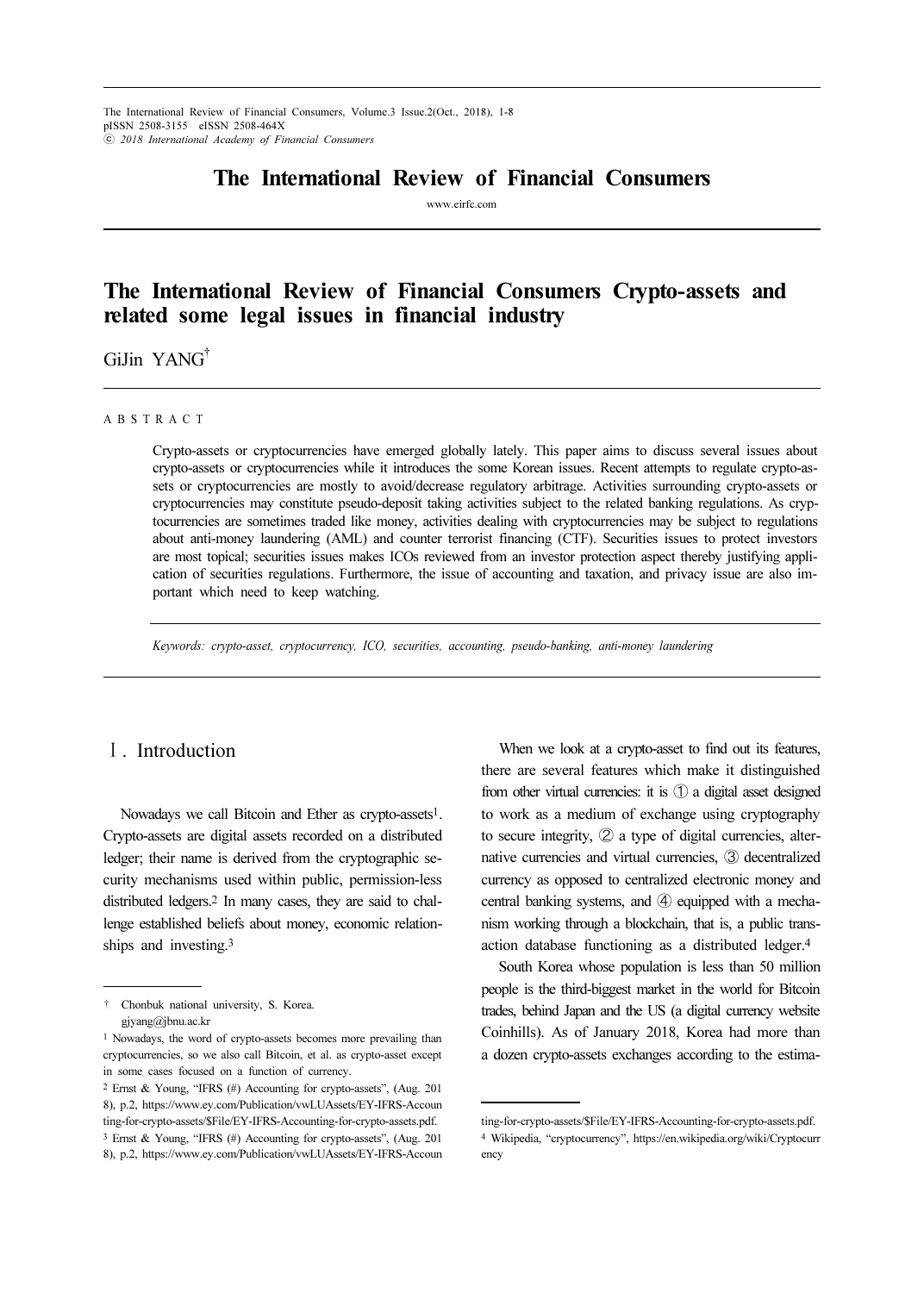tion by Korea Blockchain Industry Association and there's so much demand that the virtual currency has traded at as much as a 30% premium compared with other countries until last January.<sup>5</sup>

However, due to many bad social situations such as speculative activities, etc.<sup>6</sup>, the South Korea government even considered of shutting down its all crypto-asset trading platforms (so-called exchanges) to protect investors. But instead of shutting them down, the financial supervisory authority (FSC) of Korea banned initial coin offerings (ICOs) in September 2017 following China's lead. So ICOs are technically not allowed as the token-based funding method was banned.7 Moreover, Korea has implemented regulations aimed at banning anonymous crypto-asset exchange accounts thereby forcing a real-name account system on 30 January 2018. For the more, several bills have been proposed at the Korean national assembly to address legal/social issues related to crypto-asset passion.

# II. Legal characteristics of crypto-assets

### A. Crypto-assets and related issues to be addressed

What are crypto-assets? The following Figure 1 tries to classify what we call crypto-assets. Crypto-assets are digital representations of value, issued by private developers and denominated in their own unit of account and they fall within the broader category of digital currencies. Their schemes have different levels of convertibility to real-world goods, services, national currencies, or other crypto-assets.8 Decentralized VC schemes use techniques from cryptography for their operations.<sup>9</sup>

As mentioned already, crypto-assets are posing challenges to our established beliefs surrounding money, eco-

<sup>6</sup> MBN, "From the tulip bubble to the bit coin, the history of madness", (1 Dec. 2017), http://news.mk.co.kr/newsRead.php?year=2017&no=797703. <sup>7</sup> Coindesk, "Korean Financial Watchdogs Probing Blockchain Firms Over ICO Activity", (Sep 12, 2018), https://www.coindesk.com/koreanfinancial-watchdogs-probing-blockchain-firms-over-ico-activity/.

<sup>8</sup> IMF Staff Discussion Mote, "Virtual Currencies and Beyond: Initial Considerations", SDN/16/03, (Jan. 2016), pp.7-8. <sup>9</sup> Ibid. p.9

As distributed ledgers are located in computers around this world, there is incontestable limitation on control by a country; each nation cannot shut down the whole network or alter its technical rules. Even worse, countries have shown so variable attitudes on crypto-assets regulations10, so international cooperation seems more difficult.

## B. Classification and purpose of use

There are diverse types of crypto-assets in the world. So one of the very potential and influential standards for classification may be based on the purposes of using crypto-assets. As seen in the following table, crypto-assets can be used for payment, investment (capital gain), a specific service, or for mixed purpose or other. It is not easy to classify what crypto-assets are in real cases.

# C. Need for legitimation

As main features of most of crypto-assets, features are known such as irreversible transactions, lack of or inadequate understanding, experienced price volatility and following economic risk. Most crypto-assets have no valuation guarantee scheme except few cases like Petro in Venezuela or emCash in Dubai.<sup>11</sup>

<sup>5</sup> BBC, "Bitcoin: South Korea sways cryptocurrency prices - but how?", (17 Jan. 2018), https://www.bbc.com/news/business-42713314.

nomic relationships and investing, so topics of crypto-assets are brand new. But without appropriate regulation, crypto-assets will enjoy regulatory arbitrage which we usually need to address. Furthermore, so variety of diverse coins and tokens have been issued, which makes us impossible to approach/solve problems in an simple/unilateral way.

<sup>10</sup> Bloomberg, "What the World's Central Banks Are Saying About Bitc oin", (15 Dec. 2017), https://www.bloomberg.com/news/articles/2017-12 -15/what-the-world-s-central-banks-are-saying-about-cryptocurrencies

<sup>11</sup> Petro is a crypto-asset of which underlying asset is oil produced in Venezuela. Petro began to be issued since February 2018 backed by the state (Venezuela). Seoul Daily, "Pepper, whiskey, oil coin ... cryptocurrencies linked with physical assets being issuing burst", (28 Mar. 2018), http://decenter.sedaily.com/NewsView/1RX5N13AU7; Du bai launched emCash in 2017 and emCash was developed as a digital-fi at equivalent of the United Arab Emirate dirham as the UAE State push es official blockchain-based crypto-asset emCash. Coinspeaker, "UAE State Pushes Official Blockchain-based Cryptocurrency emCash for Wi der Adoption", (Oct. 9th, 2018), https://www.coinspeaker.com/2018/10/ 09/uae-state-pushes-official-blockchain-based-cryptocurrency-emcash-f or-wider-adoption/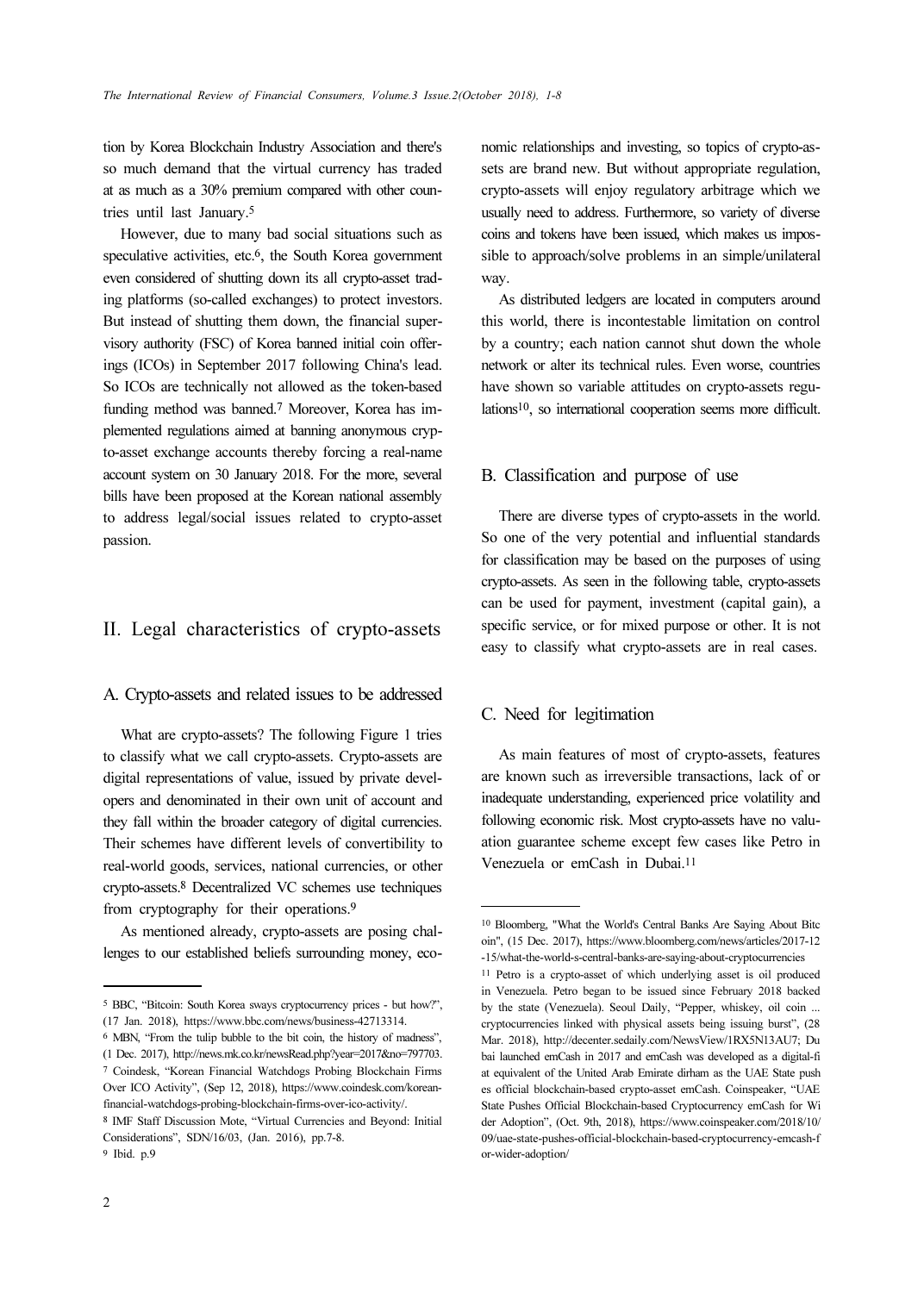

Figure 1. Taxonomy of virtual currencies

Source: IMF Staff Discussion Mote, "Virtual Currencies and Beyond: Initial Considerations", SDN/16/03, (Jan. 2016)

| Potential classification | Related issue                                                |
|--------------------------|--------------------------------------------------------------|
| Cash                     | Legal tender?                                                |
| Cash equivalents         | High volatility in its price?                                |
| Financial instruments    | Any contractual right to counterparty?                       |
| Intangible assets        | Suitable for making profits with it?                         |
| Inventories              | The same as the other inventory goods?                       |
| Fair value measurement   | Can the market price be accepted as objective and trustable? |

#### Figure 2. Potential classification

Note: the English translations were added by the author. Source: HangSang Lee, KAI Forum (22 Mar. 2018)

| Pros: useful                                                                                                                                                                  | Cons: bad                                                                                                                                                                                            |
|-------------------------------------------------------------------------------------------------------------------------------------------------------------------------------|------------------------------------------------------------------------------------------------------------------------------------------------------------------------------------------------------|
| Easy for funding as it helps the issuer collects<br>money globally. Need to make good<br>regulations to keep good investors remain in<br>the funding market                   | No underlying real value; solely based on<br>Demand in the market<br>• If there is no demand, there will be no<br>value to crypto-assets holders.<br>• Concern of Ponzi scheme                       |
| Helpful for a new business model where,<br>without the intervention of venture capitals<br>(middle man), consumers can invest to the<br>business and share profits therefrom. | Not much useful for buying goods unlike the<br>fiat money, stocks, etc.<br>• No tangible assets<br>• Difficult to calculate its value<br>• Vulnerable to speculation<br>• Speculative bubble [tulip] |

**Figure 3.** Pros and cons of crypto-assets<br>ChosunBiz Daily, "[Virtual currency regulation] Economists vs IT experts ... clearly cut wires" (6. Dec. 2017),<br>http://m.biz.chosun.com/svc/article.html?contid=2017120502948&relat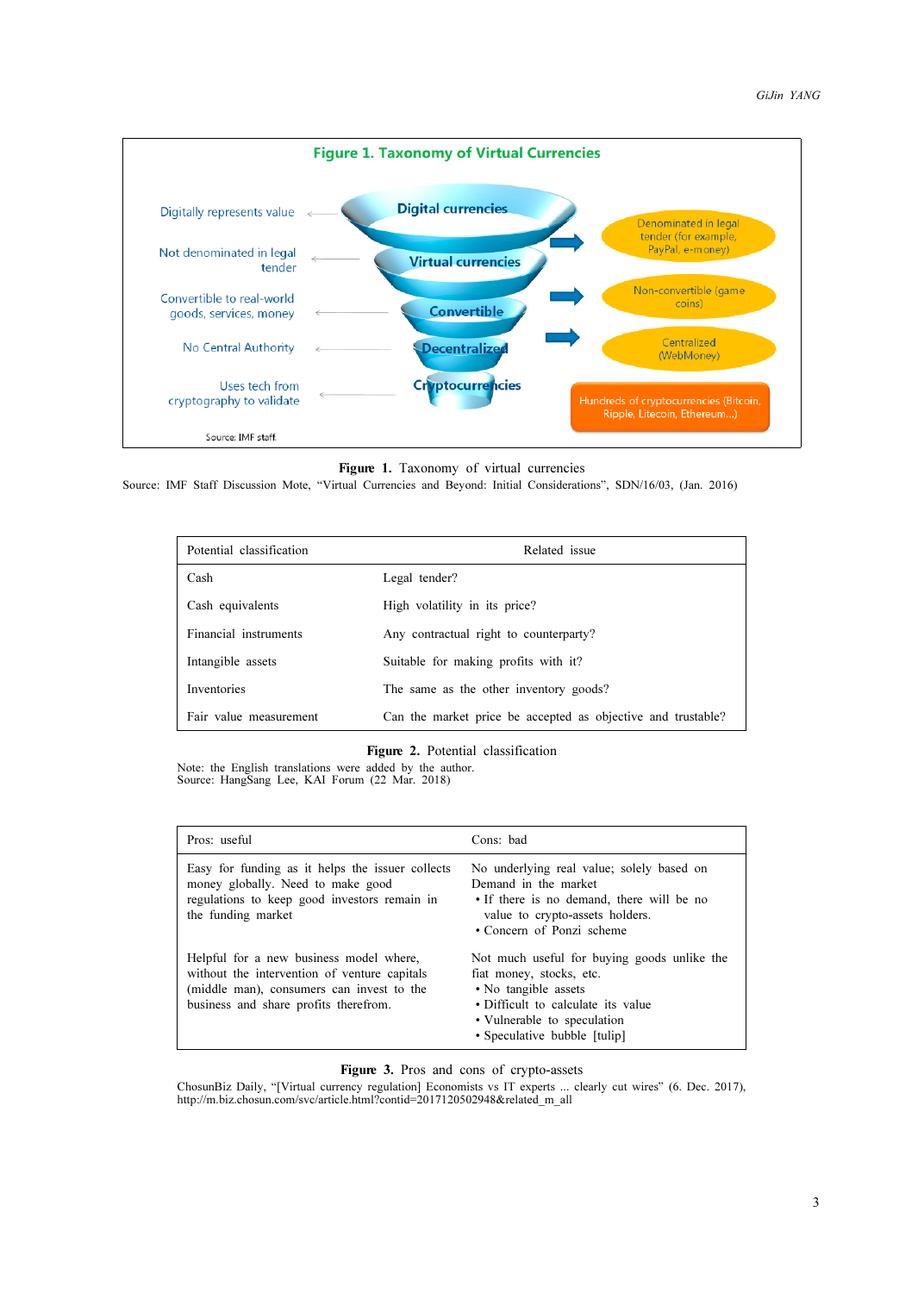# III. Legal issues on crypto-assets

# A. Overview

As crypto-assets are variable, they can be classified in diverse categories.

For crypto-assets related issues, firstly we can name banking business issues of countering pseudo-deposit taking activities and deposit insurance, capital adequacy test, etc. Secondly, there are payment/settlement issues on enhancing efficiency and ensuring integrity (cyber risk). Thirdly, anti-money laundering (AML) and counter terrorist financing (CTF) issues forces Know Your Customer (KYC) rule. Fourthly, securities issues for investor protection need to establish related regulation, authority, etc. Securities issues make initial coin/token offering (ICO/ITO) in a consumer protection point of view, and regulating transaction platforms. Fifthly, there is an issue of accounting and taxation. Furthermore, there are also a privacy issue and an issue of central bank cryptocurrencies (CBCC) and related financial instability issue.

This article lightly introduces and deals with these crypto-asset related issues except the issues of payment/ settlement and CBCC; payment/settlement issues are rather technical matters and CBCC issue is so controversial.

#### B. Banking business issue

#### 1. Countering pseudo-deposit taking activities

When it comes to the banking business issue, regulatory

arbitrage matters. If a coin/token can be cash or a cash equivalent for payment, the issuer might have to be regulated as a deposit institution. And the issuing activity may be subject to the Banking Act which demands banking licence, deposit insurance, regulatory capital ratio under the BIS regime, etc. Although this issue is controversial, there is reportedly no country which has begun to apply actively banking regulations to cryptocurrencies. However, this might matter if cryptocurrencies prevail so much in the future as to encroach on the legal tender area.

Under the current Banking Act in Korea, any person who intends to engage in banking business shall obtain authorization in advance from the relevant authority (the Financial Services Commission) (Art. 8 para.1). The term "banking business" means a business of lending funds raised by bearing debts owed to many and unspecified persons, by the receipt of deposits or the issuance of securities and other bonds (Art. 2 para.1). Therefore, if a person manages a business raising crytocurrencies by act of receiving deposits of cryptocurrencies and lending those to many and unspecified persons, he/she might be doing a banking business using cryptocurrencies.

The current Banking Act stipulates strict requirements for acquiring a banking business license such as capital of at least 100 billion won, an appropriate plan for raising funds, sufficient investment capabilities for large shareholders, a feasible and sound business plan, a plan for stockholder composition in compliance with this Act, sufficient capabilities (human resources, business facilities, computer systems and other physical facilities), individual incorporators and executive officers' requirements under the Act on Corporate Governance of Financial Companies, etc.



**Figure 4.** Classification of crypto-assets<br>Ernst & Young, "IFRS (#) Accounting for crypto-assets", (2018), p.3, https://www.ey.com/Publication/vwLUAsse ts/EY-IFRS-Accounting-for-crypto-assets/\$File/EY-IFRS-Accounting-for-crypto-assets.pdf.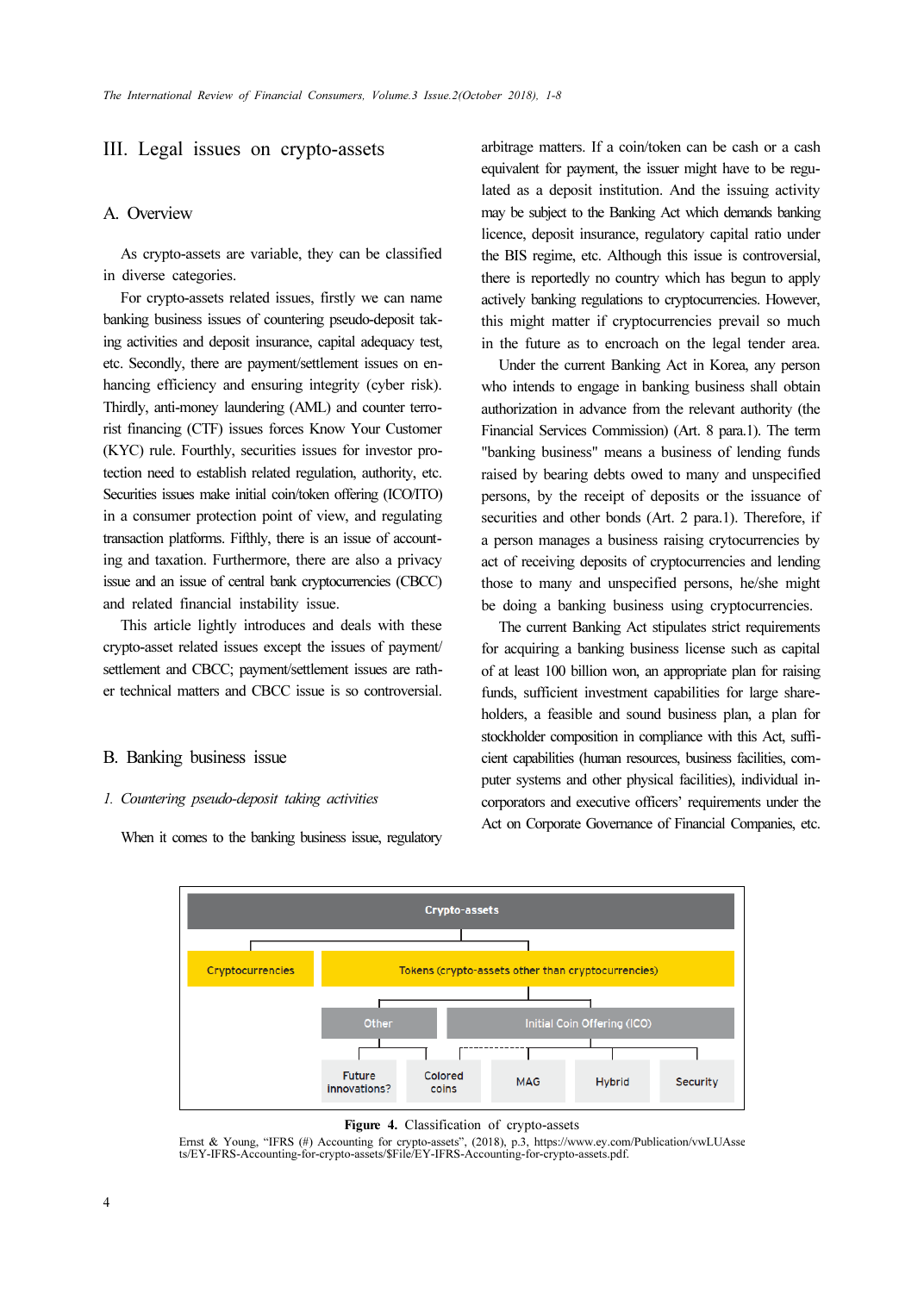## 2. Deposit insurance, capital adequacy test, etc.

In Korea, the Depositor Protection Act aims to protect depositors, etc. and maintain the stability of the financial system by efficiently operating the deposit insurance system, etc. (Art. 1). Accordingly, it provides that banks authorized under the Banking Act are is also imposed on duties by the Depositor Protection Act so bank must pay the insurance premium in the capacity of an insured financial company (Art. 2 and Art. 30).

In addition, banks should abide by regulations of regulatory capital ratio or capital adequacy ratio; regulatory capital ratio is a bank's capital reserved against its risk. To ensure a bank can absorb a reasonable amount of loss and complies, The Detailed regulation on Banking Business announced by the Governor of the Financial Supervisory Service forces the regulatory capital ratio as statutory capital requirements (Art. 17). Therefore, if a cryptocurrency could be classified as a currency, it might become subject to the regulations under these Korean Deposit Protection Act and Banking Act. As for now, there remains legal uncertainty as there is no statutory definition under Korean laws although related bills are being discussed in the Korean parliament.

# C. AML/CTF issue

Currently in Korea, no cryptocurrency is the legal tender recognized under Bank of Korea Act. Neither are they regulated digital currency of the Electronic Financial Transactions Act in Korea as they lack of exchangeability with fiat currency under this Act. Furthermore, cryptocurrencies are not subject to the Electronic Financial Transactions Act as they cannot be "electronic currency" of this Act. Electronic currency, issued with transferable monetary values stored by electronic means, must be issued in exchange for the same value of cash or deposits and must be exchangeable for cash or deposits under guarantee of the issuer (Art. 2 para.15). As such, Korean AML/CTF requirements are hard to be applied to cryptocurrencies under the existing Korean legal framework.

However, to cope with the *practical* money laundering problem, the Korea Financial Intelligence Unit (KoFIU) announced AML Guideline after it co-worked with the Korean financial supervisory authorities (the FSC, the FSS) and the AML Guideline was enforced on 30 January

2018. This AML Guideline provides Banks' heightened duty of care in relation to Know Your Customer (KYC) rule. As heightened duty of care, banks should care enough to identify whether their financial transaction counterparties are cryptocurrencies trading platform. Secondly, banks are imposed on heightened duty of care in relation to KYC; if a bank's transaction counterparty is identified as cryptocurrency trading platform, banks have an Enhanced Due Diligence (EDD) on KYC. Therefore, banks should check additional information such as a platform's goal of financial transaction and its money source: what services provided by the platform: whether the platform provides real name verification deposit account service and it checks the identity of its platform users: whether the platform manages separately its own asset and its users' trusted money (ring-fencing funds), etc. If the platform does not check the real-names of trading account holders or it refuses to offer information to the banks. banks should deny transaction with it. Moreover, if there is a reasonable doubt of AML, banks have duties to report to KoFIU when a financial transaction related to cryptocurrencies is doubted as ML one.<sup>12</sup>

Other countries are preparing or have prepared to address AML issue. For instance, the Monetary Authority of Singapore (MAS) announced the Payment Services Bill as its proposed payments regulatory framework in 2017. This bill will empower the MAS to regulate payment services with a view to anti-money laundering and terrorism financing.13 Korean parliament is also preparing to make appropriate law which can deal with cryptocurrency AML issue.

# D. Securities issue

Securities issue is definitely most topical and con-

<sup>12</sup> KoFIU suggests several transaction types doubted as money launderi ng in relation to cryptocurrency trading such as ➀ large amount of transaction with a platform (\$10,000/day, \$20,000/week),  $\oslash$  frequent transactions during a short period (such as 5 times/day, 7 times/week), ➂ platforms"f continuous remittance to people presumed as their execu tives and staffs. FSC, "Virtual Money Anti-Money Laundering Guideli nes", FSC release (2018.1.28.), http://www.fsc.go.kr

<sup>13</sup> MAS, "MAS Launches Second Consultation on New Regulatory Fra mework for Payments", (21 Nov. 2017), http://www.mas.gov.sg/Newsand-Publications/Media-Releases/2017/MAS-Launches-Second-Consult ation-on-New-Regulatory-Framework-for-Payments.aspx; as of Septem ber 2018, this bill still remains as a bill.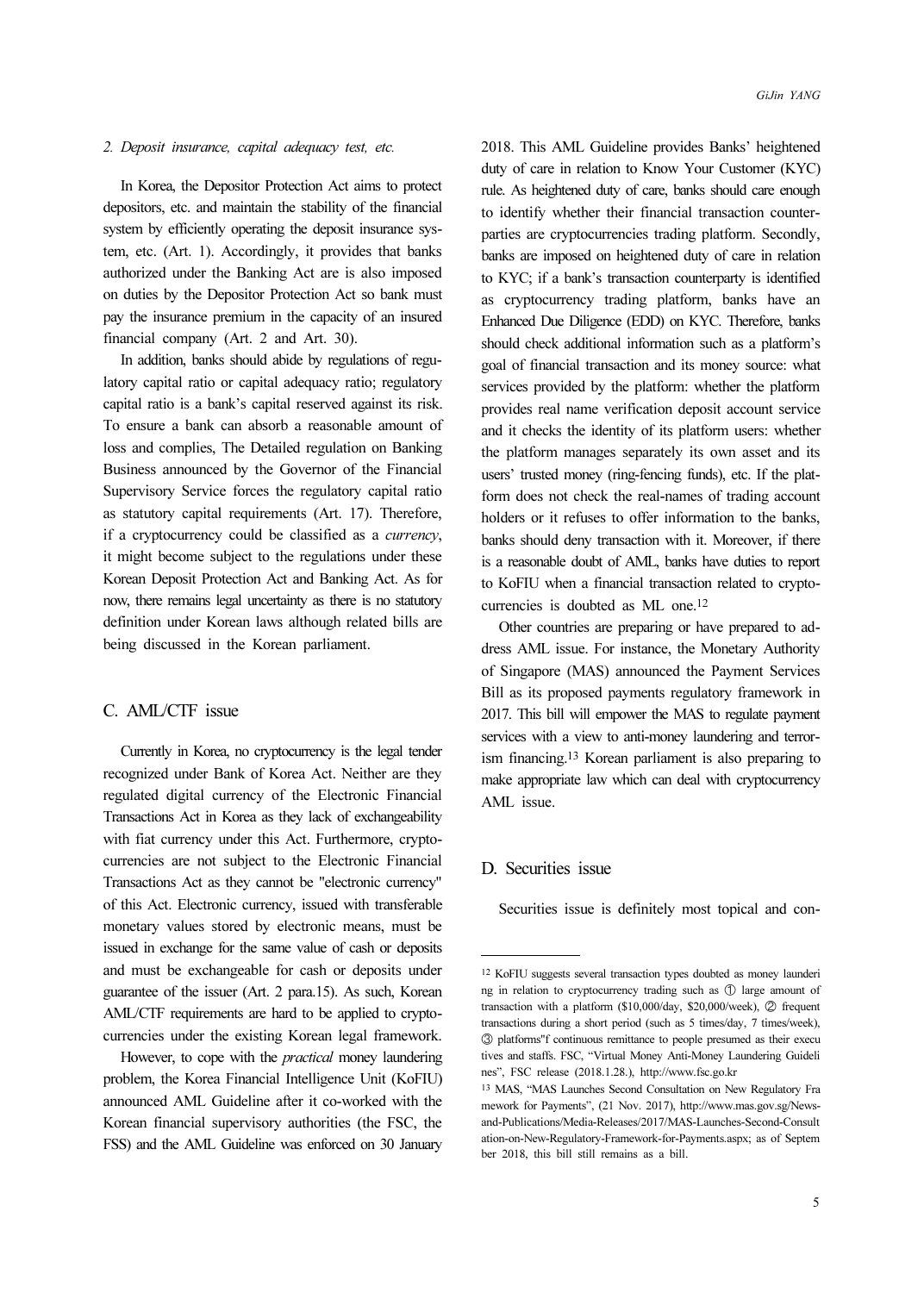

Figure 5. Token valuation ICOs fuel demand for Ether and bitcoin (BTC) Ernst & Young, "EY research: initial coin offerings (ICOs)", (17 Dec 2017), p.27, https://bravenewcoin.com/insights/ey-research—initialcoin-offerings—icos-.

troversial one among legal issues on crypto-assets. These days lots of fund are being raised by ICOs substituting for IPOs. Fund raised by ICOs are mostly cryptocurrencies such as Bitcoin or Ether, not the legal tenders.

Securities issue begins from the feature of programmable cryptocurrencies like Ethereum. Unlike Bitcoin, Ethereum is not just a blockchain; it is a rather blockchain-based software platform. Ethereum allows users to build and execute smart contracts and Distributed Autonomous Applications (DApps).14 After that, its cryptocurrency asset (Ether) helps in executing these apps and contracts.

Various tokens can be issued in return for Ether in each project which is automatically executable through smart contracts in DApps. Those tokens can constitute securities under securities regulations if they are sold to investors for expectation of future profit. Having said that, now some countries like Singapore, Switzerland and the US have developed or are developing securities regulations on cryptocurrencies to protect investors. This approach focuses especially on regulation of ICOs.

On the other hand, Korea has not yet discussed this issue enough but its financial supervisory authorities are now showing signs of changes surrounding regulation of crypto-assets. Recently Korean authorities contacted domestic blockchain startups as part of an investigation

into ICOs15 although there is no announcement of applying securities regulations on crypto-assets so far.

The SEC, US securities regulator has not only to agreed that crypto-assets can be securities under related laws but it also announced in March this year that trading platforms for crypto-assets are required to be registered as an exchange. US related federal laws require a trading platform to be registered with the SEC as a national securities exchange or must be exempt from registration, if it offers trading of digital assets that are securities and operates as an "exchange", as defined by the federal securities laws.<sup>16</sup>

For another example, Singapore, one of the countries where ICOs are being actively done, published a guide to digital token offerings' in November 2017. This guide says that Singapore supervisor, the MAS will examine the structure and characteristics of, including the rights attached to, a digital token. If the MAS decides that a digital token is capital markets products, offerors of that digital token should register with the MAS subject to the Securities and Futures Act. In this context, exchanges must consult the MAS before trading in digital tokens that are deemed to be securities or futures contracts.<sup>17</sup>

<sup>14</sup> The inbuilt programming language Solidity is used to write smart contracts and DApps. Quora.com, "How is the Ethereum blockchain different from the Bitcoin blockchain?", (Feb. 7, 2018), https://www.qu ora.com/How-is-the-Ethereum-blockchain-different-from-the-Bitcoin-bl ockchain

<sup>15</sup> Coindesk, "Korean Financial Watchdogs Probing Blockchain Firms Over ICO Activity", (Sep 12, 2018), https://www.coindesk.com/koreanfinancial-watchdogs-probing-blockchain-firms-over-ico-activity/ <sup>16</sup> SEC, "Initial Coin Offerings (ICOs)", https://www.sec.gov/ICO

<sup>17</sup> Straitstimes, "MAS turns up heat on cryptocurrency exchanges, ICOs", (May 25, 2018), https://www.straitstimes.com/business/banking/mas-tur ns-up-heat-on-cryptocurrency-exchanges-icos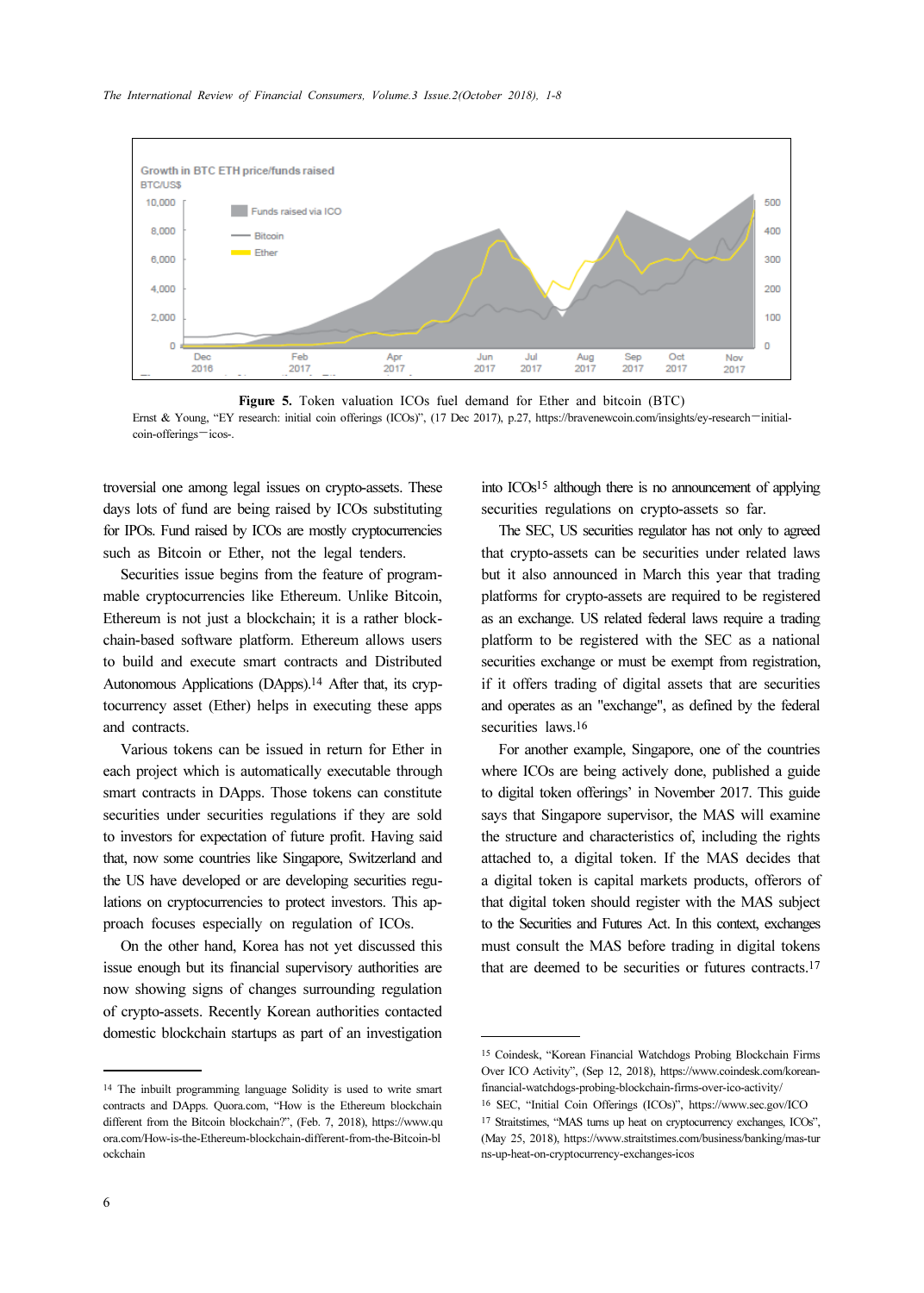## E. Accounting and Taxation

Taxation closely depends on the characteristics of the taxation objects and usually taxation is related with accounting. Accounting treatments of crypto-assets will depend on the particular facts and circumstances.<sup>18</sup> Depending upon the features of crypto-assets and the people's purposes for holding them, crypto-assets can be classified as cash and cash equivalents, financial instruments (securities or derivatives), inventories, prepayment assets, or an intangible asset.19 However, as of the 2018 summer, the International Accounting Standards Board (IASB) has not yet decided about the topic of digital currencies accounting although it continuously searches how existing IFRS requirements may apply in accounting for ICOs and tokens held.20 Currently the Korean government is working on these accounting and taxation matters.

# F. Privacy issue

The belief that all transactions on a blockchain are anonymous is a prevalent misconception. In fact, transactions on public, permission-less blockchains such as the Bitcoin blockchain are pseudonymous; anyone can view the ledger where ownership of Bitcoin and all transactions that have occurred upon it are recorded. As these information exist as pseudonymous, one could track activity to particular addresses with enough data thereby addressing to individuals or parties involved in that blockchain.<sup>21</sup>

Therefore, there is a legal risk because personal subjects in blocks might be identifiable22. Personal data pseudonymised in blocks can be subject to the related law such as the EU General Data Protection Regulation (GDPR).

# IV. Summary and Concluding Remarks

So far this paper introduced and discussed several issues about crypto-assets or cryptocurrencies.23 If activities taking cryptocurrencies and lending them can constitute pseudo-deposit taking activities, those activities may be subject to the related banking laws which requires strict regulations like capital adequacy test and deposit insurance, etc. Although cryptocurrencies are not legal tenders, they are sometimes playing similar roles as that of money. Therefore, activities dealing with cryptocurrencies can be misused to evade anti-money laundering (AML) and counter terrorist financing (CTF). Currently, some nations including Korea have already implemented related regulations as Know Your Customer (KYC) rule.

Among others, securities issues to protect investors are most topical and strongest regulations. Securities issues makes ICOs reviewed from an investor protection aspect which forces appropriate securities regulations to avoid regulatory arbitrage. Among issues to be being discussed there is the issue of accounting and taxation, and privacy issue which we need to keep watching. Crypto-assets or cryptocurrencies related issues are developing very fast. This paper intends to cover current major legal issues briefly thereby helping to improve our understanding.

Some issues this paper has not dealt with, though important, are payment/settlement issues; these issues are mostly focused on enhancing efficiency and ensuring integrity. In addition, the issue of central bank cryptocurrencies (CBCC) and related financial instability issue remain untouched by this paper which need to be addressed alter. Most of all, various types of crypto-assets or cryptocurrencies are being created, so legal studies will con-

<sup>18</sup> Ernst & Young, "Applying IFRS: Accounting by holders of crypto-a ssets", (Aug. 2018), p.2, https://bravenewcoin.com/insights/applying-ifr s-accounting-by-holders-of-crypto-assets; Cryptocurrencies or crypto-as sets have diverse terms and conditions and people's purposes for holdin g them differ among the entities and sometimes even differ within the same entities that hold them. Ibid.

<sup>19</sup> For detailed information, Ernst & Young, "Applying IFRS: Accounting by holders of crypto-assets", (Aug. 2018), p.6.

<sup>20</sup> IFRS Foundation website, IASB Update (July 2018), www.ifrs.org/n ews-andevents/updates/iasb-updates/july-2018 [recited from Ernst & Y oung, "Applying IFRS: Accounting by holders of crypto-assets", (Aug. 2018), p.23]

<sup>21</sup> Ernst & Young, "IFRS (#) Accounting for crypto-assets", (2018), p.16. https://www.ey.com/Publication/vwLUAssets/EY-IFRS-Accounti ng-for-crypto-assets/\$File/EY-IFRS-Accounting-for-crypto-assets.pdf

<sup>22</sup> Mauro Conti, et al. survey the security and privacy aspects of Bitcoin and review the existing vulnerabilities in Bitcoin based on its major underlying technologies of blockchain and PoW-based consensus

protocol. Conti, et al. say that Bitcoin's vulnerabilities may lead to various security threats and that the anonymity considerations in Bitcoin are wrong with the privacy-related threats to Bitcoin users. Mauro Conti, et al., "A Survey on Security and Privacy Issues of Bitcoin", Submitted on 3 Jun 2017, last revised 25 Dec 2017, https://arxiv.org/abs/1706.00916. <sup>23</sup> However, the issue of central banks cryptocurrencies (CBCC) remains not dealt with here although it should be addressed as an important issue in the aspect of financial instability.